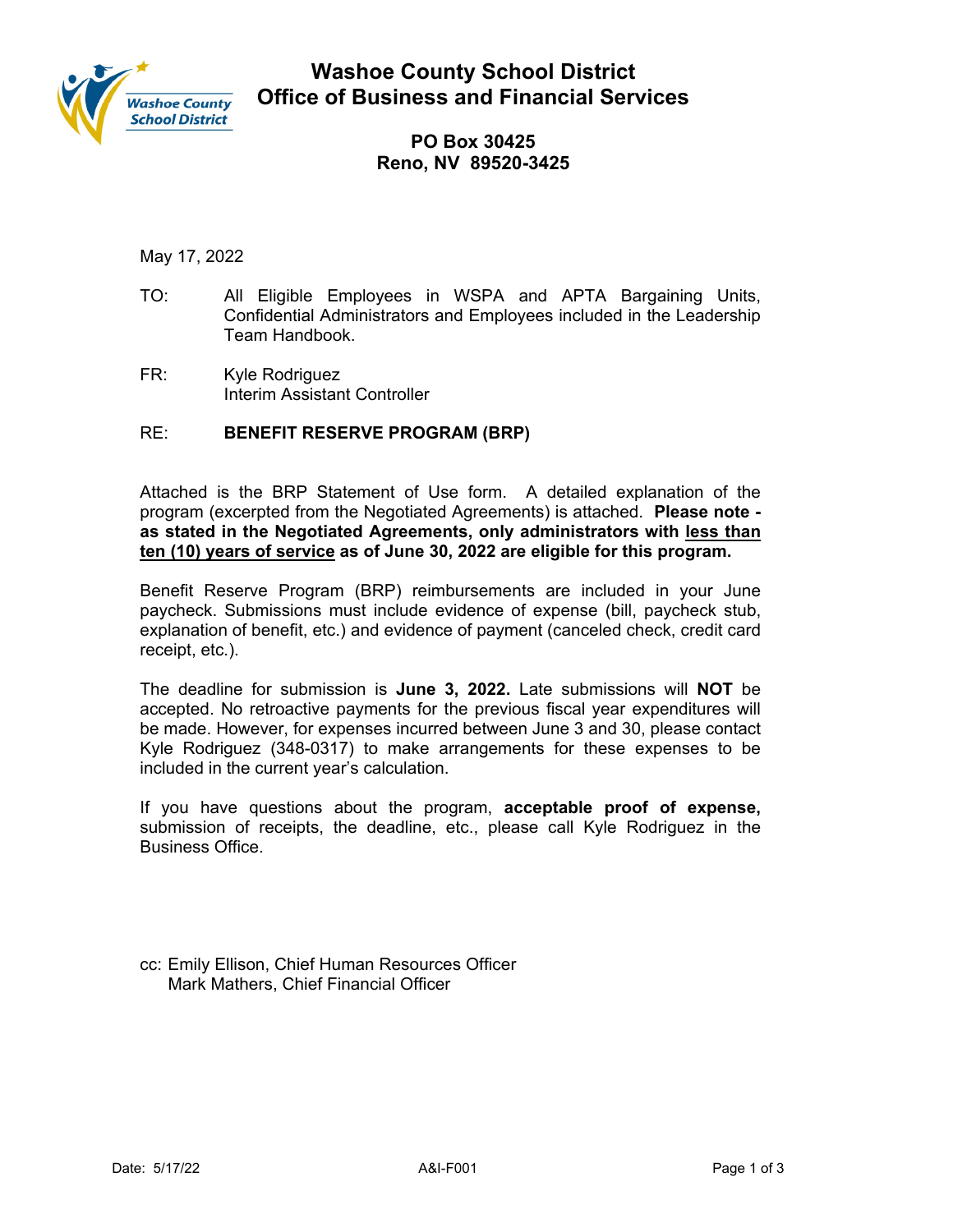

### **RETURN TO BUSINESS BY JUNE 4, 2022**

#### **BENEFIT RESERVE PROGRAM Statement of Use**

This is to request reimbursement for the following expenditures from my Benefit Reserve Program.

I understand that I am eligible for this program if I have been with the district **less than ten (10) years as of June 30, 2022.** The reimbursement for the Benefit Reserve Program is added to my June paycheck.

#### **I UNDERSTAND THE PROGRAM MAY BE USED ONLY FOR THE ITEMS LISTED BELOW AND REIMBURSEMENT CAN BE MADE ONLY FOR EXPENDITURES IN THE CURRENT FISCAL YEAR (JULY 1, 2021 - JUNE 30, 2022) BASED ON RECEIPTS ATTACHED TO THIS FORM.**

I also understand that any unused balance in this program reverts to the District's General Fund.

| Benefit Reserve Program Balance - Administrators                               |                                                                                                                                    | \$700.00 |
|--------------------------------------------------------------------------------|------------------------------------------------------------------------------------------------------------------------------------|----------|
| Benefit Reserve Program Balance - Pro-Techs and Psychologists, Leadership Team |                                                                                                                                    | \$750.00 |
| <b>Submissions:</b>                                                            |                                                                                                                                    |          |
|                                                                                | 1. Premiums for dependent medical insurance (submit copies of pay warrant stubs covering the                                       | \$       |
|                                                                                | cost). Costs for dependent coverage if spouse is employed by WCSD and pays dependent<br>cost on his/her pay warrant (submit copy). |          |
| 2.                                                                             | Non-covered medical or dental expenses and to offset the cost of deductibles, co-payments                                          | \$       |
|                                                                                | or any excess costs on either medical/dental insurance (including physical examinations)                                           |          |
|                                                                                | and/or vision insurance or hearing aid devices (submit either actual billings or Explanation of                                    |          |
|                                                                                | Benefits from HTH along with copies of canceled checks or credit card receipt). Individuals                                        |          |
|                                                                                | enrolled in the High Deductible Health Savings Account are not eligible for                                                        |          |
|                                                                                | reimbursement of medical or prescription expenses (dental and vision are                                                           |          |
|                                                                                | reimbursable) incurred during 2021 and 2022, in accordance with IRS regulations.                                                   |          |
| 3.                                                                             | Costs for other types of insurance which cover your personal or professional well being                                            | \$       |
|                                                                                | (cancer, long term disability, additional life, professional liability, etc.). Submit pay warrant (if                              |          |
|                                                                                | deducted from payroll) or copies of notice of policy showing the insured and premiums due                                          |          |
|                                                                                | along with copies of canceled checks or credit card receipts.                                                                      |          |
|                                                                                | 4. Costs for dues or fees related to joining a professional association in your career field                                       | \$       |
|                                                                                | (submit receipts or canceled checks).                                                                                              |          |
| 5.                                                                             | Registration for professional conferences, seminars, and/or workshops. (submit registration                                        | \$       |
|                                                                                | forms along with receipts or canceled checks).                                                                                     |          |
| *TOTAL EXPENDITURES TO BE REIMBURSED                                           |                                                                                                                                    |          |
|                                                                                | Expenditures totaling the benefit amount are all that need to be submitted. If amount                                              |          |
|                                                                                | exceeds the amount in the Benefit Reserve Program, reimbursement will be only for the                                              |          |
|                                                                                | amount in the Benefit Reserve Program. If amount is less than the Program, the                                                     |          |
|                                                                                | remaining balance reverts to the District. Employees who commence work after the start of                                          |          |
|                                                                                | the fiscal year and those who separate during the fiscal year are eligible for a pro-rated                                         |          |
|                                                                                | amount of the BRP value based on the days of service during the fiscal year.                                                       |          |

**Employee Name** (Please Print) Business Office Approval

**Signature** Date

**\_\_\_\_\_\_\_\_\_\_\_\_\_\_\_\_\_\_\_\_\_\_\_\_\_\_\_\_\_\_\_\_\_\_\_\_\_ \_\_\_\_\_\_\_\_\_\_\_\_\_\_\_\_\_\_** 

**\_\_\_\_\_\_\_\_\_\_\_\_\_\_\_\_ Date** 

**RETURN TO BUSINESS AND FINANCE - c/o Kyle Rodriguez**

**\_\_\_\_\_\_\_\_\_\_\_\_\_\_\_\_\_\_\_\_\_\_\_\_\_\_\_\_\_\_\_\_\_\_\_\_\_ \_\_\_\_\_\_\_\_\_\_\_\_\_\_\_\_\_\_\_\_\_\_\_\_\_\_\_**